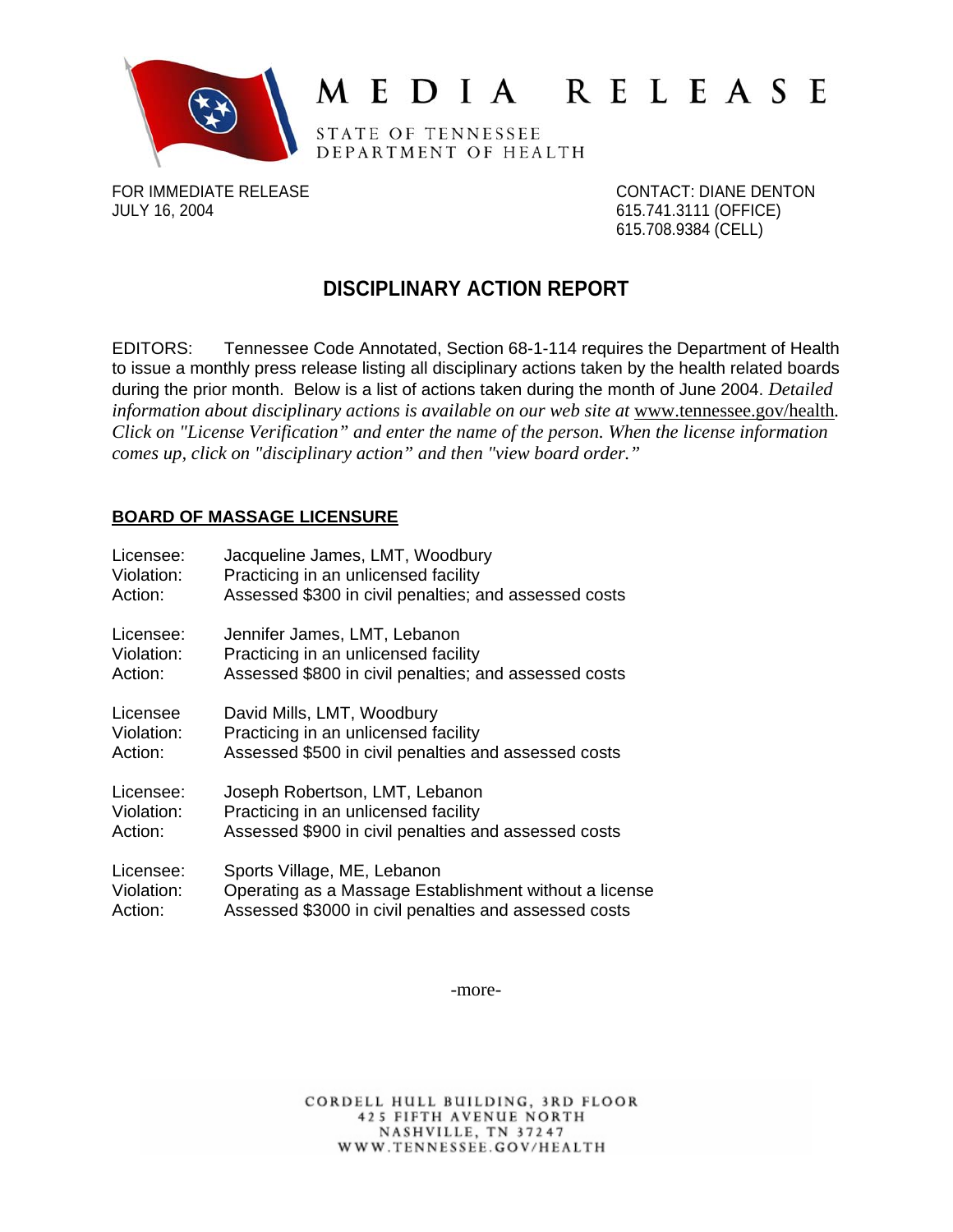### **BOARD OF MEDICAL EXAMINERS**

- Licensee: Timothy Ashburn, MD, Germantown
- Violation: Unprofessional, dishonorable or unethical conduct; violating or attempting to violate, directly or indirectly, any provision of T.C.A. Chapter 6 or any criminal statute of the state of Tennessee; making false statements or representations, or being guilty of fraud or deceit in the practice of medicine; habitual intoxication or personal misuse of any drugs or the use of intoxicating liquors, narcotics, controlled substances or other drugs or stimulants in such manner as to adversely affect the person's ability to practice medicine; dispensing, prescribing or otherwise distributing any controlled substance or any other drug not in the course of professional practice, or not in good faith to relieve pain and suffering, or not to cure an ailment, physical infirmity or disease, or in amounts and/or for durations not medically necessary, advisable or justified for a diagnosed condition.
- Action: License revoked; assessed costs

Licensee: Ferris Hallmark, MD, Fairfield Glade

- Violation: Unprofessional, dishonorable or unethical conduct; gross malpractice, or a pattern of continued or repeated malpractice, ignorance, negligence or incompetence in the course of medical practice; dispensing, prescribing or otherwise distributing any controlled substance or any other drug not in the course of professional practice, or not in good faith to relieve pain and suffering, or not to cure an ailment, physical infirmity or disease, or in amounts and/or for durations not medically necessary, advisable, or justified for a diagnosed condition; violation of dispensing, prescribing or otherwise distributing to any person a controlled substance or other drug if such person is addicted to the habit of using controlled substances without making a bona fide effort to cure the habit of such patient.
- Action: License revoked, assessed \$21,000 in civil penalties, and assessed costs.

# **BOARD OF NURSING**

Licensee: Robert L. Bess, RN, Johnson City

- Violation: Unfit or incompetent by reason of negligence, habits or other cause; addicted to alcohol or drugs to the degree of interfering with nursing duties; unprofessional conduct; making false or materially incorrect, inconsistent, or unintelligible entries in any patient records or in the records of any health care facility, school, institution, or other work place location pertaining to the obtaining, possessing, or administration of any controlled substance as defined in the Federal Controlled Substance Act; Unauthorized use or removal of narcotics, drugs, supplies, or equipment from any health care facility, school, institution, or other work place location.
- Action: License revoked; assessed \$18,000 in civil penalties and assessed costs.

-more-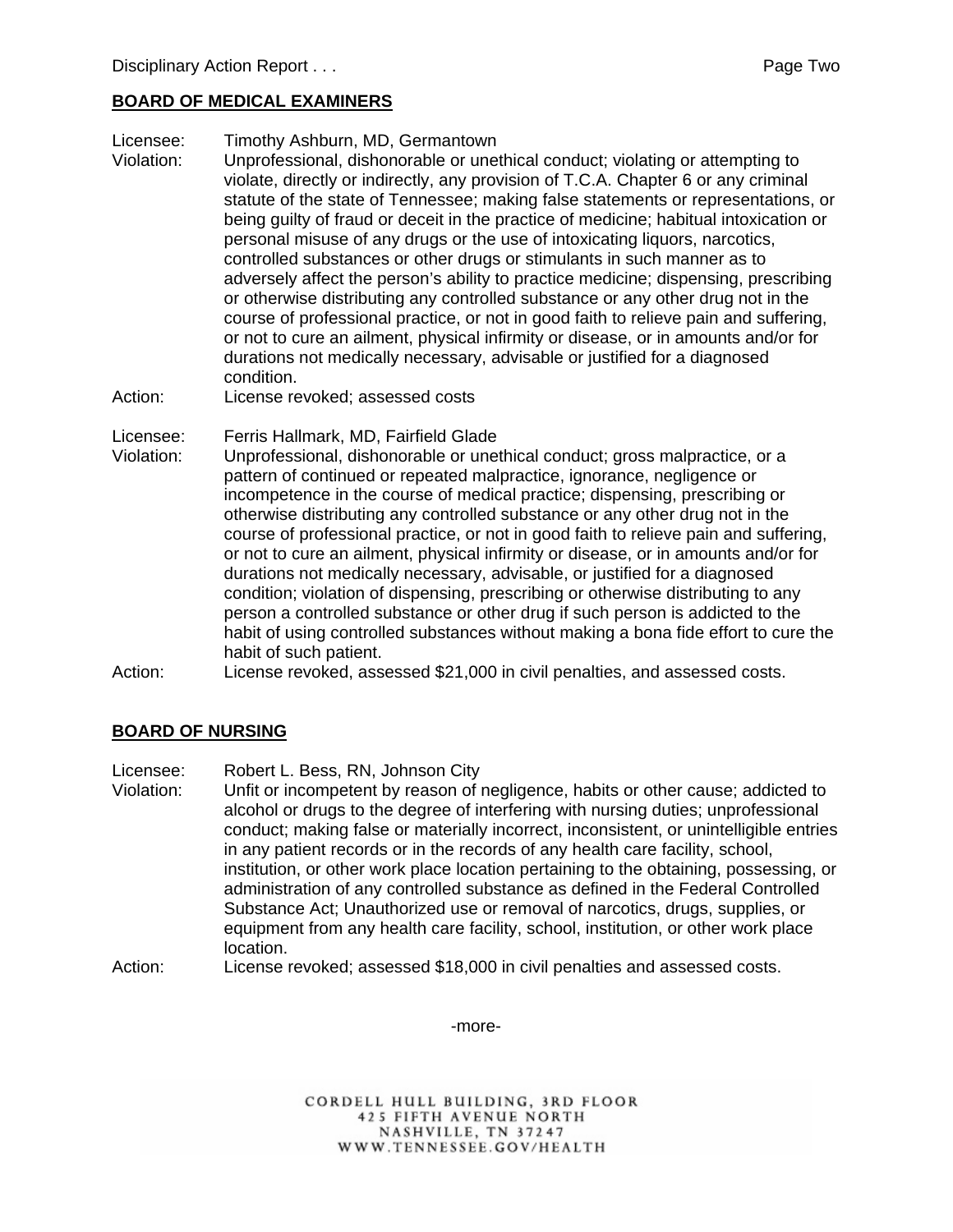# **BOARD OF NURSING (CONT.)**

| Licensee:<br>Violation:<br>Action: | Nancy Huffman, LPN, Westmoreland<br>Unprofessional conduct; impersonating another licensed practitioner; engaging in<br>acts of dishonesty which relate to the practice of nursing.<br>License revoked; assessed \$2,500 in civil penalties; and assessed costs.                                                                                                                                                                                                                                                                                                                                                                                                                                                                                                                                                                                                                                                                                                                                                                                                                |
|------------------------------------|---------------------------------------------------------------------------------------------------------------------------------------------------------------------------------------------------------------------------------------------------------------------------------------------------------------------------------------------------------------------------------------------------------------------------------------------------------------------------------------------------------------------------------------------------------------------------------------------------------------------------------------------------------------------------------------------------------------------------------------------------------------------------------------------------------------------------------------------------------------------------------------------------------------------------------------------------------------------------------------------------------------------------------------------------------------------------------|
| Licensee:                          | Linda Hawkins Jeffrey, RN, Florence, AL                                                                                                                                                                                                                                                                                                                                                                                                                                                                                                                                                                                                                                                                                                                                                                                                                                                                                                                                                                                                                                         |
| Violation:                         | Unprofessional conduct                                                                                                                                                                                                                                                                                                                                                                                                                                                                                                                                                                                                                                                                                                                                                                                                                                                                                                                                                                                                                                                          |
| Action:                            | Reprimand                                                                                                                                                                                                                                                                                                                                                                                                                                                                                                                                                                                                                                                                                                                                                                                                                                                                                                                                                                                                                                                                       |
| Licensee:                          | Christin M. Johnson, LPN, Wartrace                                                                                                                                                                                                                                                                                                                                                                                                                                                                                                                                                                                                                                                                                                                                                                                                                                                                                                                                                                                                                                              |
| Violation:                         | Guilty of a crime; unprofessional conduct                                                                                                                                                                                                                                                                                                                                                                                                                                                                                                                                                                                                                                                                                                                                                                                                                                                                                                                                                                                                                                       |
| Action:                            | Licensed revoked; assessed \$1,500 in civil penalties and assessed costs.                                                                                                                                                                                                                                                                                                                                                                                                                                                                                                                                                                                                                                                                                                                                                                                                                                                                                                                                                                                                       |
| Licensee:                          | Tonya L. Kane, LPN, Gainesboro                                                                                                                                                                                                                                                                                                                                                                                                                                                                                                                                                                                                                                                                                                                                                                                                                                                                                                                                                                                                                                                  |
| Violation:                         | Guilty of a crime                                                                                                                                                                                                                                                                                                                                                                                                                                                                                                                                                                                                                                                                                                                                                                                                                                                                                                                                                                                                                                                               |
| Action:                            | License revoked; assessed \$1,000 in civil penalties; and assessed costs.                                                                                                                                                                                                                                                                                                                                                                                                                                                                                                                                                                                                                                                                                                                                                                                                                                                                                                                                                                                                       |
| Licensee:<br>Violation:<br>Action: | Sandra K. Legg, RN, Johnson City<br>Unfit or incompetent by reason of negligence, habits or other cause;<br>unprofessional conduct; intentionally or negligently causing physical or emotional<br>injury to a patient; failure to maintain a record for each patient, which accurately<br>reflects the nursing problems and interventions for the patient; making false or<br>materially incorrect, inconsistent or unintelligible entries in any patient records or<br>in the records of any health care facility, school, institution, or other work place<br>location pertaining to the obtaining, possessing, or administration of any<br>controlled substance as defined in the Federal Controlled Substance Act; failing<br>to take appropriate action in safeguarding the patient from incompetent health<br>care practices; performing nursing techniques or procedure without proper<br>education and practice; engaging in acts of dishonesty which relate to the<br>practice of nursing<br>License revoked; assessed \$5,000 in civil penalties; and assessed costs. |
| Licensee:                          | Sherry Jean Martin, LPN, Gainesboro                                                                                                                                                                                                                                                                                                                                                                                                                                                                                                                                                                                                                                                                                                                                                                                                                                                                                                                                                                                                                                             |
| Violation:                         | Guilty of a crime                                                                                                                                                                                                                                                                                                                                                                                                                                                                                                                                                                                                                                                                                                                                                                                                                                                                                                                                                                                                                                                               |
| Action:                            | License revoked; assessed \$2,500 in civil penalties; and assessed costs.                                                                                                                                                                                                                                                                                                                                                                                                                                                                                                                                                                                                                                                                                                                                                                                                                                                                                                                                                                                                       |
| Licensee:<br>Violation:            | Lana B. McDowell, LPN, LaFollette<br>Guilty of a crime; unfit or incompetent by reason of negligence, habits, or other<br>cause; addicted to alcohol or drugs to the degree of interfering with nursing<br>duties; unprofessional conduct.                                                                                                                                                                                                                                                                                                                                                                                                                                                                                                                                                                                                                                                                                                                                                                                                                                      |
| Action:                            | License revoked; assessed \$1,500 in civil penalties; and assessed costs.                                                                                                                                                                                                                                                                                                                                                                                                                                                                                                                                                                                                                                                                                                                                                                                                                                                                                                                                                                                                       |

-more-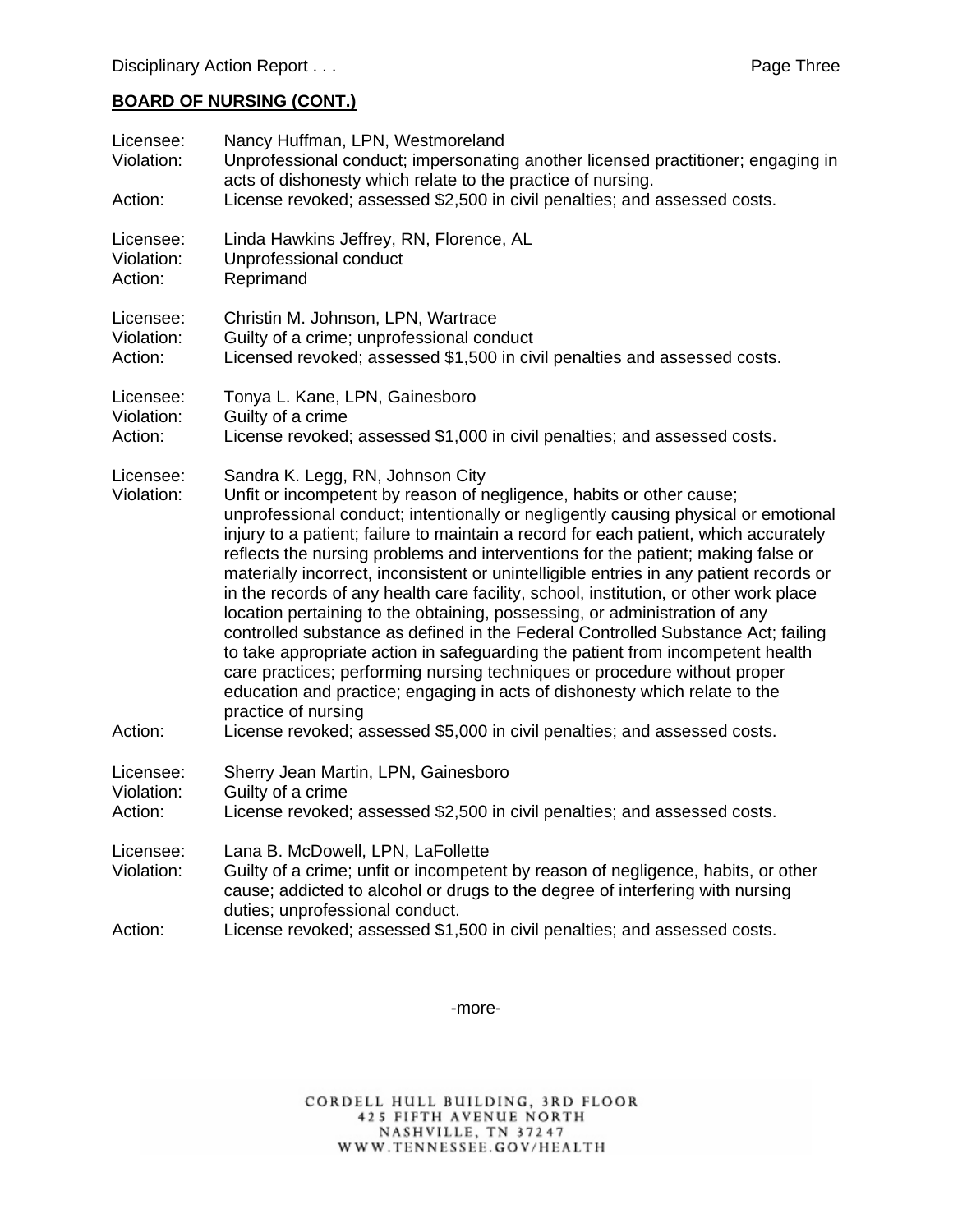#### **BOARD OF NURSING (CONT.)**

| Licensee:<br>Violation:<br>Action: | Douglas M. Miller, LPN, Rossville, GA<br>Unprofessional conduct; abandoning or neglecting a patient requiring nursing<br>care; unauthorized use or removal of narcotics, drugs, supplies, or equipment<br>from a health care facility, school, institution or other work place location; the use<br>of intoxicating beverage or the illegal use of any narcotic or dangerous drug while<br>on duty in any health care facility, school, institution, or other work place location;<br>being under the influence of alcoholic beverages, or under the influence of drugs<br>which impair judgment while on duty; engaging in acts of dishonesty which relate<br>to the practice of nursing.<br>License revoked; assessed \$5,000 in civil penalties; and assessed costs.                                                                                                                                                                                                                                                                                                                                                                                                                                                                                                                                                                                                                                                                                             |
|------------------------------------|---------------------------------------------------------------------------------------------------------------------------------------------------------------------------------------------------------------------------------------------------------------------------------------------------------------------------------------------------------------------------------------------------------------------------------------------------------------------------------------------------------------------------------------------------------------------------------------------------------------------------------------------------------------------------------------------------------------------------------------------------------------------------------------------------------------------------------------------------------------------------------------------------------------------------------------------------------------------------------------------------------------------------------------------------------------------------------------------------------------------------------------------------------------------------------------------------------------------------------------------------------------------------------------------------------------------------------------------------------------------------------------------------------------------------------------------------------------------|
|                                    |                                                                                                                                                                                                                                                                                                                                                                                                                                                                                                                                                                                                                                                                                                                                                                                                                                                                                                                                                                                                                                                                                                                                                                                                                                                                                                                                                                                                                                                                     |
| Licensee:                          | Janice E. Stewart, LPN, Newport                                                                                                                                                                                                                                                                                                                                                                                                                                                                                                                                                                                                                                                                                                                                                                                                                                                                                                                                                                                                                                                                                                                                                                                                                                                                                                                                                                                                                                     |
| Violation:<br>Action:              | Practicing practical nursing on a lapsed license<br>License revoked; assessed \$2,100 in civil penalties; and assessed costs.                                                                                                                                                                                                                                                                                                                                                                                                                                                                                                                                                                                                                                                                                                                                                                                                                                                                                                                                                                                                                                                                                                                                                                                                                                                                                                                                       |
|                                    |                                                                                                                                                                                                                                                                                                                                                                                                                                                                                                                                                                                                                                                                                                                                                                                                                                                                                                                                                                                                                                                                                                                                                                                                                                                                                                                                                                                                                                                                     |
| Licensee:<br>Violation:            | Michael R. Wiater, LPN, Oak Grove, KY<br>Unfit or incompetent by reason of negligence, habits or other cause; Is addicted<br>to alcohol/drugs to degree of interfering with nursing duties; unprofessional<br>conduct; intentionally or negligently causing physical or emotional injury to a<br>patient; failure to maintain a record for each patient, which accurately reflects the<br>nursing problems and interventions for the patient; the unauthorized use or<br>removal of narcotics, drugs, supplies, or equipment from any health care facility,<br>school, institution or other work place location; the use of any intoxicating<br>beverage or the illegal use of any narcotic or dangerous drug while on duty in<br>any health care facility, school, institution, or other work place location; being<br>under the influence of alcoholic beverages, or under the influence of drugs which<br>impair judgment while on duty in any health care facility, school, institution or<br>other work place location; making false or materially incorrect, inconsistent or<br>unintelligible entries in any patient records or in the records of any health care<br>facility, school, institution, or other work place location pertaining to the obtaining,<br>possessing, or administration of any controlled substance as defined in the<br>Federal Controlled Substance Act; engaging in acts of dishonesty which relate to<br>the practice of nursing. |
| Action:                            | License revoked; assessed \$3,000 in civil penalties; and assessed costs                                                                                                                                                                                                                                                                                                                                                                                                                                                                                                                                                                                                                                                                                                                                                                                                                                                                                                                                                                                                                                                                                                                                                                                                                                                                                                                                                                                            |

#### **BOARD OF PSYCHOLOGICAL EXAMINERS**

- Licensee: Eftim Adhami, Unlicensed, Gainesville, FL
- Violation: Practicing without a license
- Action: Assessed \$500 in Civil Penalties; and assessed \$170 in court costs
- Licensee: Steven Collins, LPE, Gatlinburg
- Violation: Unprofessional, dishonorable or unethical conduct; making false statements or representations or being guilty of fraud or deceit in the course of professional practice.
- Action: License placed on probation for two years; assessed costs

-more-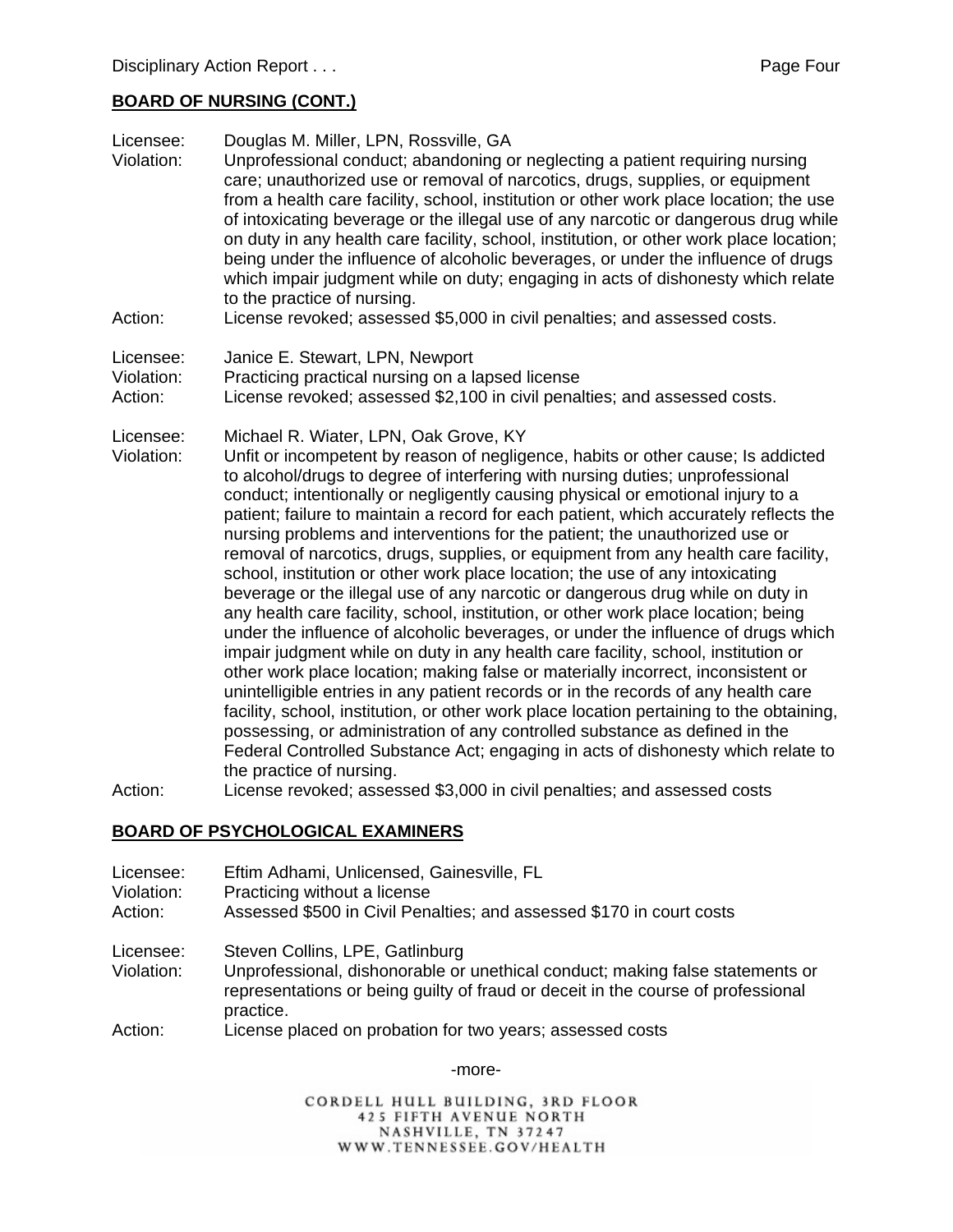#### **BOARD OF PSYCHOLOGICAL EXAMINERS (CONT.)**

Licensee: Richard Taran, Ph.D., Brentwood Violation: Unprofessional, dishonorable, or unethical conduct; being guilty of fraud or deceit in the practice as a licensee; a pattern of continued or repeated ignorance, negligence or incompetence in the course of practice as a licensee. Action: License suspended for one year, thereafter to be placed on probation for two years with terms and conditions. Licensee: Curtis Wall, LPE, Bartlett Violation: Unprofessional, dishonorable or unethical conduct; the advertising of psychological practice in which untrue or misleading statements are made, or causing the publication or circulation of fraudulent advertising relative to any disease, human ailment or condition; practice of a level of psychology inappropriate, or beyond the scope of the particular license or licenses or certification held by the licensee or certified person. Action: License reprimanded; assessed \$500 in Civil Penalties; and assessed court costs.

#### **JUNE 2004 ABUSE REGISTRY PLACEMENTS**

| Individual:<br>Violation:<br>Action: | Earnest Rainey, C N A, Madison<br>Physical Abuse while working in a licensed or certified facility<br><b>CNA Certification Revoked</b><br><b>Placed on State Abuse Registry</b> |
|--------------------------------------|---------------------------------------------------------------------------------------------------------------------------------------------------------------------------------|
| Individual:<br>Violation:<br>Action: | Eulla Lee Johnson, CNA, Lebanon<br>Verbal Abuse while working in a licensed or certified facility<br><b>NA Certification Revoked</b><br>Placed on State Abuse Registry          |
| Individual:<br>Violation:<br>Action: | Holly Luttrell, CNA, Bradyville<br>Physical Abuse while working in a licensed or certified facility<br><b>NA Certification Revoked</b><br><b>Placed on State Abuse Registry</b> |
| Individual:<br>Violation:<br>Action: | Fernando Levar Gant, Social Worker, Johnson City<br>Verbal Abuse while working in a licensed or certified facility<br>laced on State Abuse Registry                             |
| Individual:<br>Violation:<br>Action: | Amanda Brown, Support Staff, Cumberland Furnace<br>Neglect and Theft/Misappropriation<br>laced on State Abuse Registry                                                          |

-more-